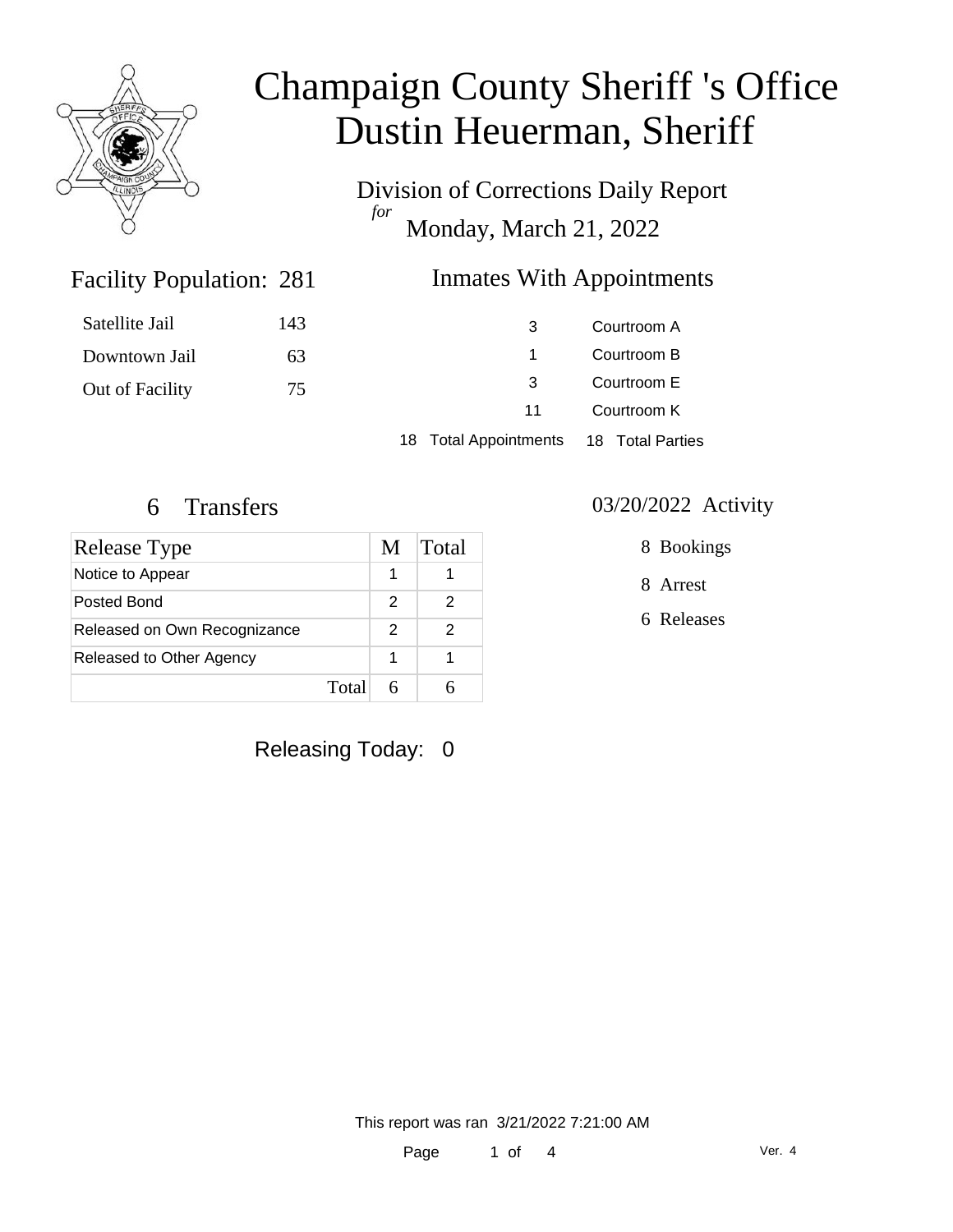

Division of Corrections Daily Report *for* Monday, March 21, 2022

### Custody Status Count

- Electronic Home Dentention 10
	- Felony Arraignment 15
	- Felony Pre-Sentence 8
		- Felony Pre-Trial 217
	- Felony Pre-Trial DUI 4
	- Felony Sentenced CCSO 4
	- Felony Sentenced IDOC 11
	- Misdemeanor Arraignment 2
		- Misdemeanor Pre-Trial 3
- Misdemeanor Sentenced CCSO 1
	- Petition to Revoke 1
	- Remanded to DHS 4
	- Traffic Arraignment 1
		- Total 281

This report was ran 3/21/2022 7:21:00 AM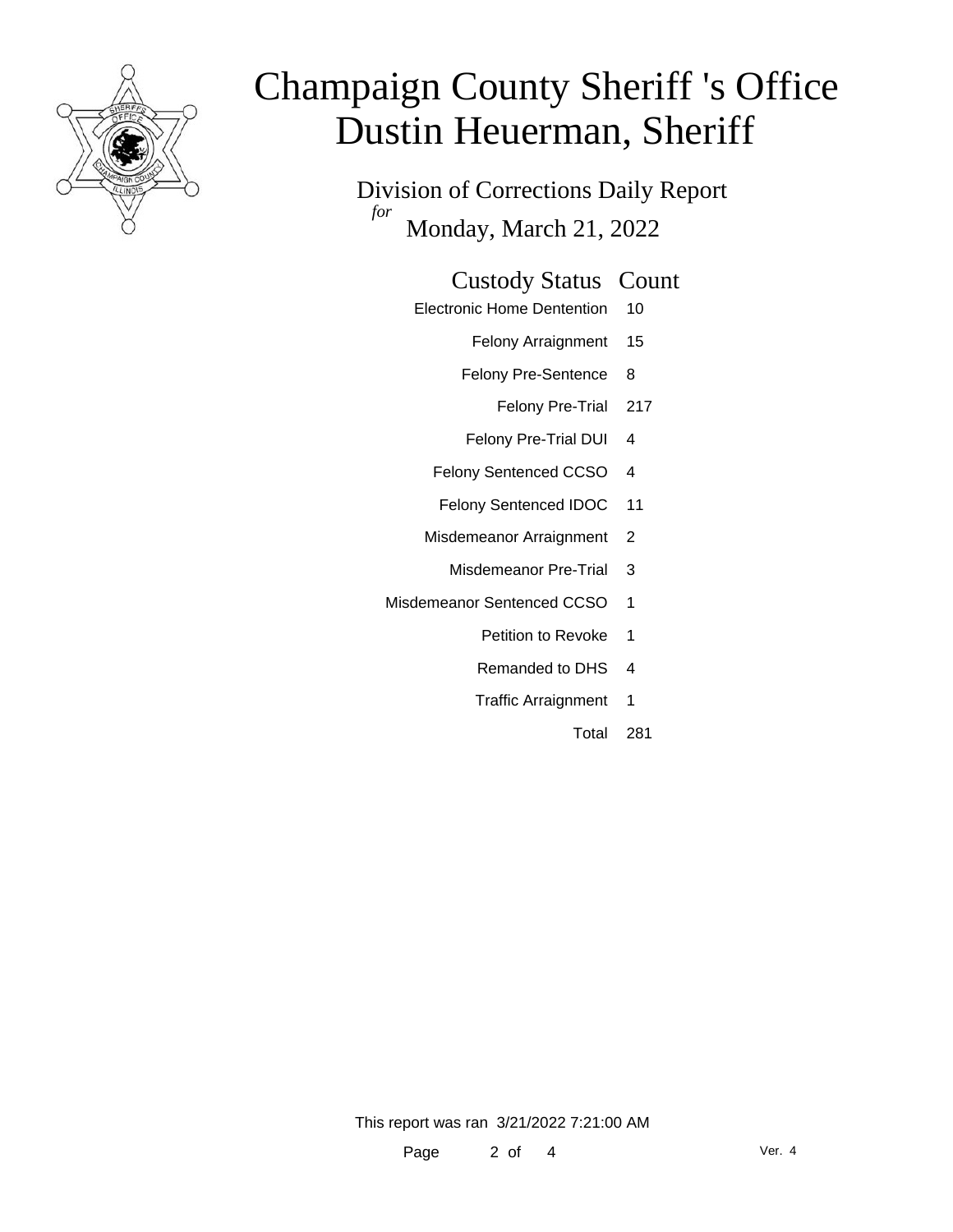

Division of Corrections Daily Report *for* Monday, March 21, 2022

### Inmates With Appointments

| Jailing Party Name              | Location    | Number of Records / Node |
|---------------------------------|-------------|--------------------------|
| ALSTON, KAREASHA QUAY-YONNA     | Courtroom E | 1 / Satellite Jail       |
| AMOS, DERRICK JAMES             | Courtroom A | 1 / Out of Facility      |
| BARKSDALE, RAY SHAWN            | Courtroom K | 1 / Satellite Jail       |
| <b>BROWN, ASHLEY SHAUNTRELL</b> | Courtroom K | 1 / Satellite Jail       |
| CRANDALL, TERRY LEE, Junior     | Courtroom K | 1 / Satellite Jail       |
| DAY, DANIEL JOSEPH              | Courtroom A | 1 / Satellite Jail       |
| DOMINGO-CASTANEDA, FRANCISCO    | Courtroom E | 1 / Downtown Jail        |
| DUNCAN, COREYON ANTHONY         | Courtroom A | 1 / Downtown Jail        |
| <b>GANT, TEVIN ODELROW</b>      | Courtroom K | 1 / Satellite Jail       |
| <b>INGRAM, CHERELL LETRISE</b>  | Courtroom K | 1 / Satellite Jail       |
| MAHAR, JENNIFER SUZANNE         | Courtroom K | 1 / Satellite Jail       |
| MASON, RYAN ONEIAL              | Courtroom E | 1 / Downtown Jail        |
| MCFALL-DORSEY, ESSENCE LEANN    | Courtroom K | 1 / Satellite Jail       |
| READUS, LORENZO                 | Courtroom K | 1 / Satellite Jail       |
| THROW, LAGINA SARITA            | Courtroom K | 1 / Satellite Jail       |
| TODD, AMANDA MARIE              | Courtroom K | 1 / Satellite Jail       |
| <b>VICARY, ROBERT JOSEPH</b>    | Courtroom K | 1 / Satellite Jail       |
| WILLIAMS, KENNETH BERNARD       | Courtroom B | 1 / Downtown Jail        |

### **Transfers**

| <b>BLAIR, ANDREW JULO</b> | Released to Other Agency     | Satellite Jail |
|---------------------------|------------------------------|----------------|
| HOGUE, HYMME DALE         | Released on Own Recognizance | Satellite Jail |
| JORDAN, DENZEL LAMAR      | Notice to Appear             | Satellite Jail |
| LEWIS, ORLANDO DESHONE    | Posted Bond                  | Satellite Jail |
| MARSH, PAUL OLUFUNMILAYO  | Released on Own Recognizance | Satellite Jail |
| WILLIAMS, DERRICK LAMONT  | Posted Bond                  | Satellite Jail |

This report was ran 3/21/2022 7:21:00 AM